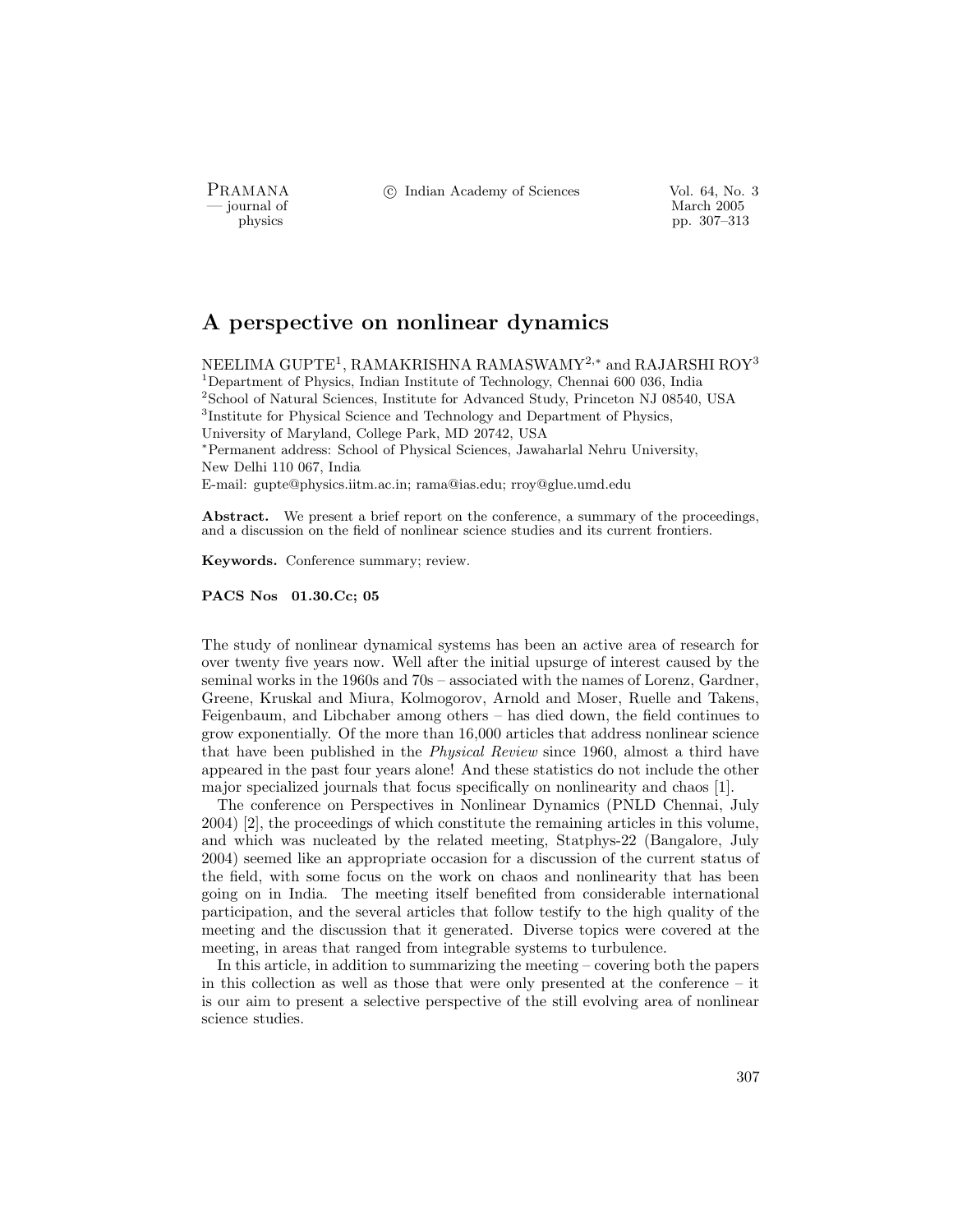## Neelima Gupte, Ramakrishna Ramaswamy and Rajarshi Roy

The study of fluid turbulence continues to be a frontier area of nonlinear science: some aspects are well-explored, while much remains uncharted. The article by Sreenivasan and Bershadskii [3] suggests the existence of logarithmic scaling for structure functions in the near-dissipation range for which classical power-law scaling does not apply. Experimental data, shown to support this suggestion, can be considered as the basis for extended self-similarity. Vinod and Govindarajan [4] review instability mechanisms leading to turbulence in boundary layers and show that spot birth is related to the pattern of secondary instability. The article by Verma [5] discusses incompressible turbulence and the issue of its non-locality in real and in Fourier space. He also contrasts the Burgers' and the Navier–Stokes equations, using a non-local field theory. In the final article in this section by Ananthakrishna [6], the intriguing cross-over phenomenon from a low dimensional chaotic to an infinite dimensional scale invariant power-law regime in the behaviour of material stress is explained in terms of a dynamical model. Other talks at the conference dealt with the transition to turbulence in pipe flow (Eckhardt) [6a] and in a rotating fluid (Bhattacharjee), as well as the effects of magnetic fields (Das), an aspect of considerable importance in plasma physics, and an experimental study of modal structures in Rayleigh–B´enard convection (Krishan). Numerical simulations of Rayleigh–Bénard convection as a system of spatio-temporal chaos was also discussed (Cross).

The applicability of statistical techniques in the study of chaotic dynamics, and the implications of nonlinearity in statistical physics form the focus of the articles on statistical methods. Murthy *et al*  $[7]$  review a variety of statistical methods employed in the study of deterministic and stochastic dynamical systems including power spectral analysis and aliasing, extreme value, order, and recurrence time statistics. In a paper of high practical utility, Chandré and Uzer  $[8]$  summarize a time–frequency analysis method that allows the analysis of the structure and geometry of high dimensional complex dynamical systems. This method uses the wavelet transform of a single trajectory to characterize dynamical properties like resonance transitions and trappings.

Several very diverse applications were presented at the meeting. Muruganandam and Francisco [9] discuss the bred vector dimension used to identify regimes where a finite time forecast is feasible and demonstrate its use for a two-dimensional coupled map lattice. The article by Parvate and Gangal [10] discusses processes where time evolution takes place on Cantor-like fractal subsets of the real time line and sets up a new calculus called the  $F^{\alpha}$ -calculus for the analysis of such equations. Jaganathan and Sinha [11] introduce q-deformed nonlinear maps in the next article and study the q-deformed logistic map which turns out to have coexisting attractors, a phenomenon rare in one-dimensional maps. Such extensions are reminiscent of and are inspired by Tsallis' non-extensive generalization of the Boltzmann–Gibbs statistics; in a talk presented at the conference (Tsallis), the dynamical foundations of such statistics was discussed, along with a discussion of its pertinence at the edge of chaos (Robledo).

Obtaining macroscopic, thermodynamic quantities from the details of the microscopic dynamics also remains an active area of research. A version of the fluctuation–dissipation theorem can be obtained for certain non-equilibrium systems (Gaspard), though obtaining transport properties from first principles still

308 Pramana – J. Phys., Vol. 64, No. 3, March 2005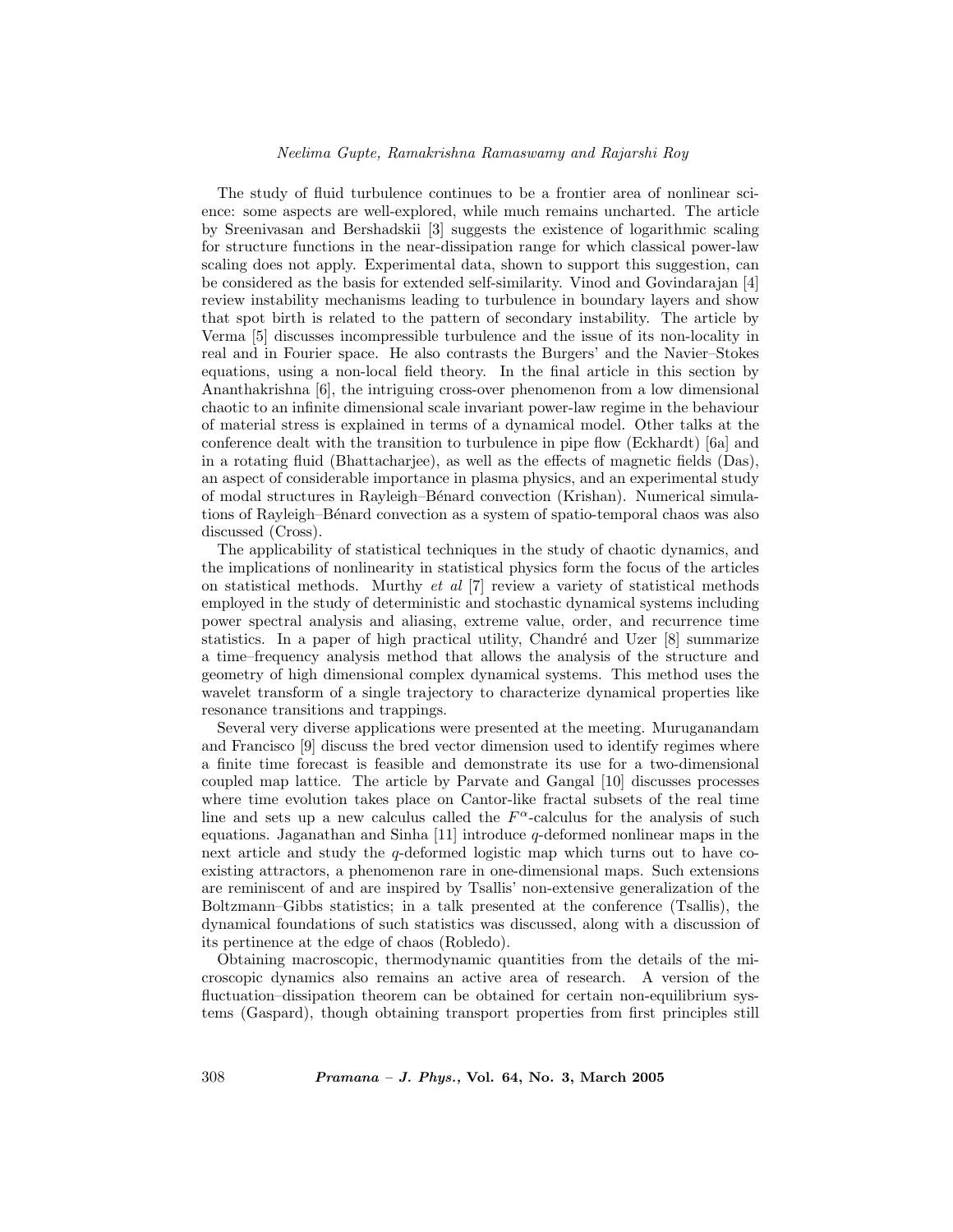## A perspective on nonlinear dynamics

poses a problem for all but the most elementary models. Coupled oscillator systems have been popular since the studies of Fermi *et al* [12], and here Krishna Mohan and Sen [13] discuss the formation of discrete solitary and antisolitary waves in the time evolution of such conservative, discrete, nonlinear chains, which precludes the approach to an equilibrium.

Inferring details of the dynamical state through analysis of time-series data has been an ongoing theme of research for several decades now. New applications and new experimental situations need novel analysis. Some of these were, an application of cluster-weighted modeling, a bayesian method for the extraction of Lyapunov exponents (Ghosh) and techniques for inferring the causal relatedness of different time-series signals measured simultaneously (Rangarajan, and separately, Prasad).

The two papers in this volume that are on experiments are new approaches to computation using chaotic circuits by Murali et al [14] and further explorations of Shil'nikov homoclinic chaos in Chua's circuit by Dana et al [15] which identifies interesting phenomena and routes to chaotic dynamics. The former is a new way to realize different logic gates using the same chaotic circuit in different parameter regimes, using a simple thresholding operation. This type of versatile device could be one of the future building blocks for a new concept of computation that utilizes chaotic dynamics for performing basic logic operations. The latter presents observations of bursting dynamics in Chua's circuit, a well-known paradigm system that has been the topic of study for over a decade, but which still yields new phenomena to understand and incorporate in the phenomenology of chaotic systems. Shil'nikov chaos and bursting dynamics are important in many different types of systems, ranging from fluids and optics to neurons, and a deeper understanding of these phenomena in a well-characterized Chua circuit could provide insights that are significant for a wide range of systems. Research on nonlinear dynamics with electronic circuits is a very active area for the development of new tools for computation, communication, information processing and sensor technology. It is also a promising approach to explore synchronization and collective dynamical phenomena in arrays and networks, which represent new frontiers of nonlinear dynamics in high dimensional systems. Other papers presented at the meeting dealt with coupled laser systems (Roy) and switching in electrical circuits (Banerjee).

A comprehensive review of synchronization phenomena (Kurths) provided a good focus for a number of related studies, viz., on effects of delays (Kye, and separately, Nandakumaran), controlling intermittency (Goswami), and communication (Kim). Related work on low-dimensional chaos dealt with multistability and attractor hopping (Feudel).

The six papers on extended systems are concerned with high dimensional dynamical systems. Considerations of cluster formation and synchronization on networks by Amritkar and Jalan [16] reveal interesting new phenomena that characterize the dynamics of elements coupled together in different types of networks. Sen et al [17] introduce time-delayed coupling between limit cycle oscillators and examine issues of phase-locking and amplitude death as the nature of the coupling (global or local) between the oscillators is changed. Dynamics and security in complex networks such as the internet or the power grid of a nation is addressed by Lai et al [18] in the context of possible attacks that may attempt to disrupt communication or power distribution. The focus is on the effect of attacks that disrupt links rather

 $Pramana - J. Phys., Vol. 64, No. 3, March 2005$  309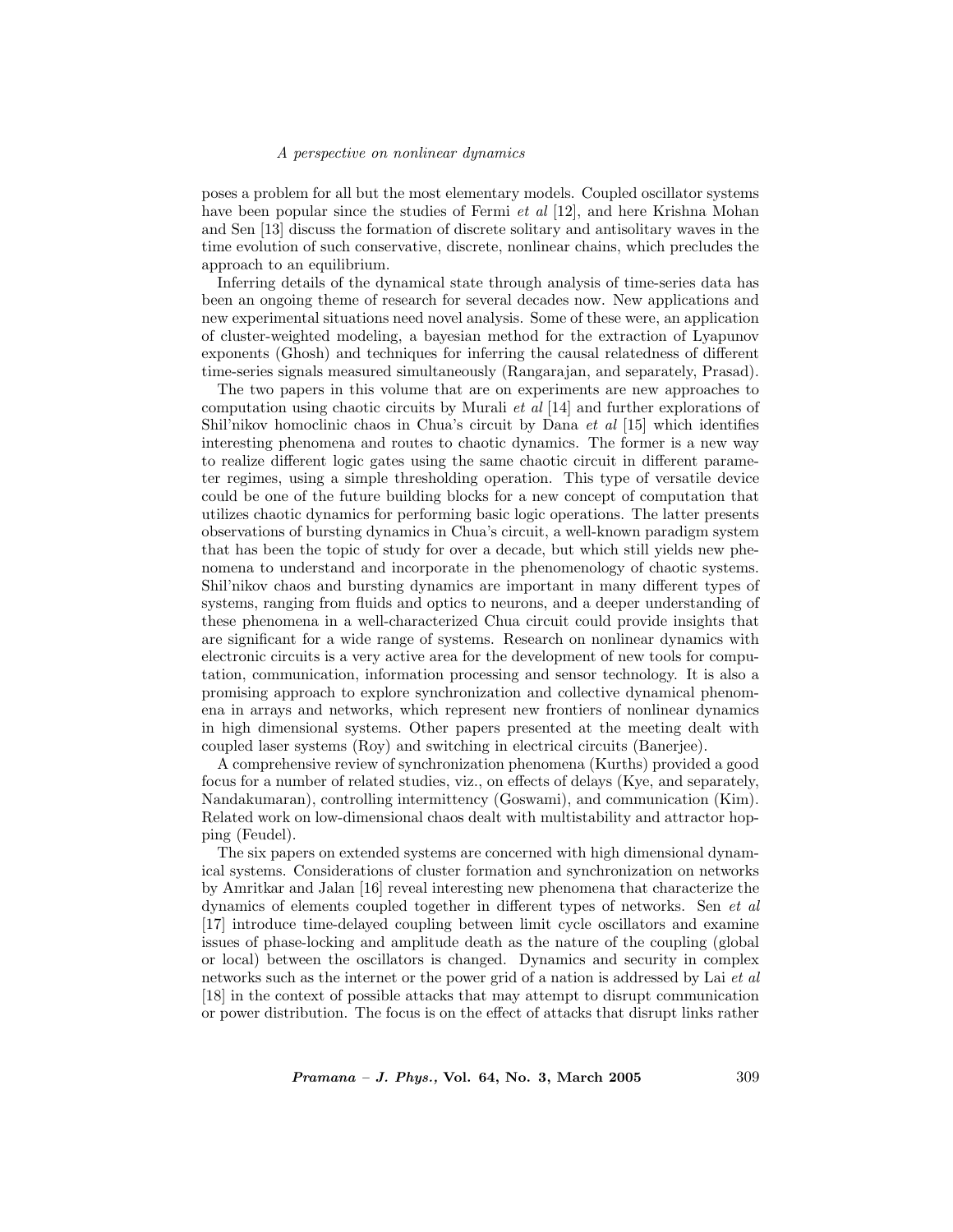## Neelima Gupte, Ramakrishna Ramaswamy and Rajarshi Roy

than nodes of the network. The basic phenomenon of lag synchronization is studied for externally driven coupled Duffing oscillators by Pisarchik and Jaimes-Reategui [19], while hysteresis and spatial synchronization in coupled non-identical chaotic oscillators is analyzed by Prasad  $et$  al  $[20]$  in terms of measures such as Lyapunov exponents, with possible applications in understanding epileptic seizures. Coupled oscillators also provide the framework for an examination of the gaits of quadrupeds and their dynamical symmetry properties. The paper of Castellini  $et \ al \ [21]$  is motivated by applications in robotics. Finally, stochastic resonance in bimodal maps, coupled map lattices and Josephson junctions are investigated numerically by Ambika et al [22], with emphasis on multisignal amplification and spatial aspects.

It is a challenge for nonlinear dynamicists to understand phenomena in such high-dimensional systems. An important issue that is pervasive and needs to be addressed concerns the overwhelming amount of data that can be gathered from high dimensional and extended systems, numerically or experimentally. Pattern formation in systems ranging from reaction–diffusion models (Kapral) to leaf–venation (Couder) is a representative area of considerable experimental and theoretical interest. What should be measured, and how should the data be presented and analyzed? We are often limited by our ability to imagine and visualize high dimensional dynamics, and new ways of representing the phenomena may make a difference on how we can develop and understand them. As computational methods and data acquisition techniques have progressed, so have our ambitions with regard to the complexity of the systems we can study. Systems with time delays present a particularly challenging class of phenomena where our intuition needs to be developed and guided through the study of basic examples and the development of paradigm systems. The motivations for such studies are often provided by biology, and the possible applications, even in the near future, are limited only by our imagination.

One such area is medical diagnostics. It is evident that tools that can help in accurate diagnosis are invaluable, for both disease prevention, and appropriate medical care. In this context, it has proved advantageous to take a 'systems' view: a number of physiological functions – the heart and brain being principal among them – can be viewed as dynamical systems. Measurement of their output, as ECG or EEG signals, and subsequent analysis through techniques developed for nonlinear dynamical systems has been useful and instructive, especially with respect to the study of human heart. Zebrowski and Baranowski [23] analyse heartbeats with a view to quantifying the variability, and show that several of the features observed in intermittent dynamical systems in the presence of multiplicative noise can be seen in heartbeat variability. The paper by Breuer and Sinha [24] deals with ventricular tachycardia and its prevention by appropriate pacing, taking into account the physical inhomogeneities in the organ. At the conference there were several other contributions that dealt explicitly with the heart as dynamical system (Ditto, and separately, Pumir).

Ecological systems are inherently complex because of the diversity of ecological species and the complexity of their interactions. In the course of biological evolution many organisms have evolved complex strategies to capture prey and avoid predators. For instance, many species rely on the formation of swarms to confuse predators and reduce predation loss. Because of this complexity at the individual

310 Pramana – J. Phys., Vol. 64, No. 3, March 2005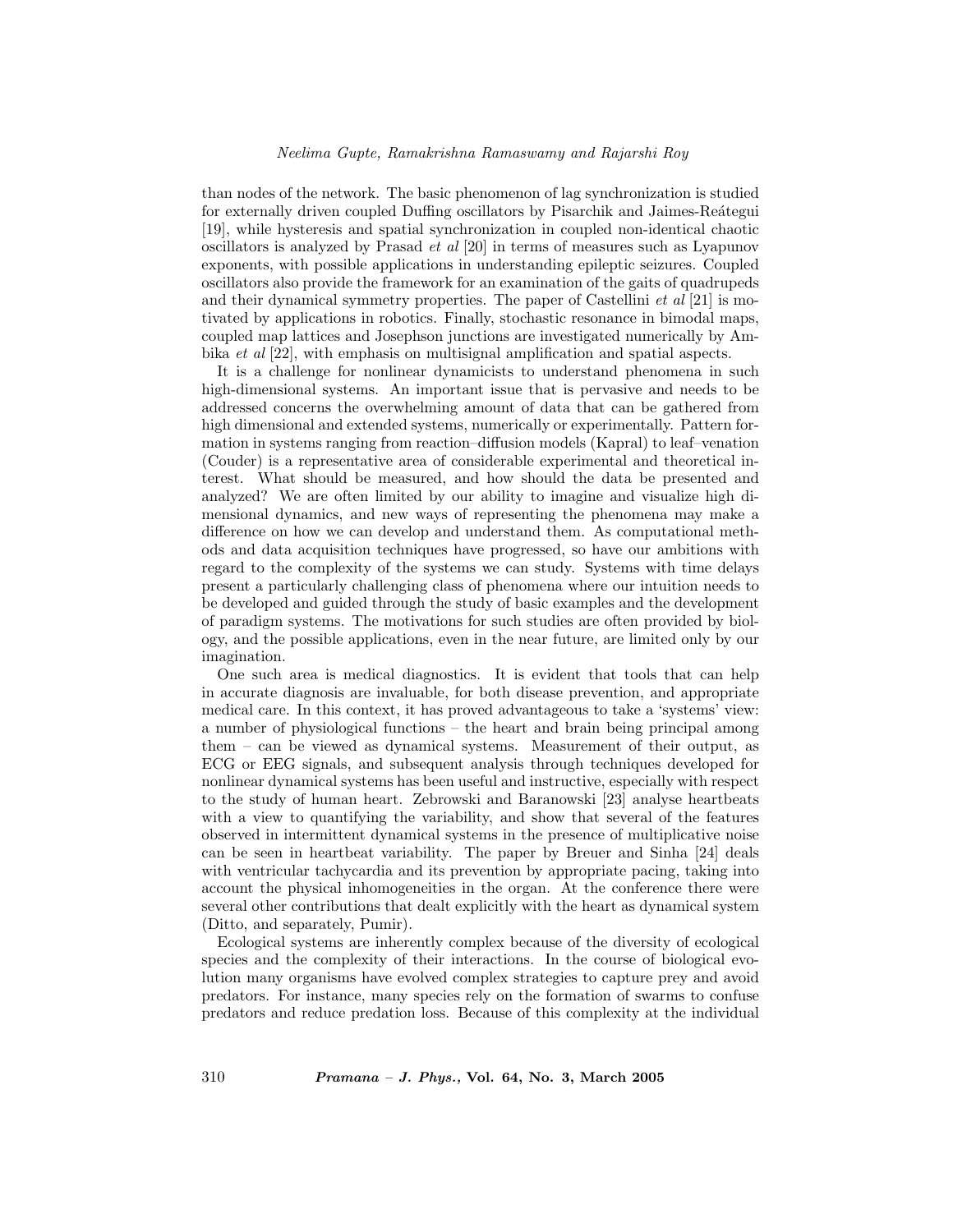#### A perspective on nonlinear dynamics

level, models of ecological population dynamics are generally characterized by a high degree of nonlinearity (and often incorporate stochasticity as well). For sustainability and conservation of ecological systems, the dynamics and functioning of these complex nonlinear systems need to be understood. Many of the techniques developed for the mathematical analysis of nonlinear dynamical systems find fruitful application in this context (Gross). At a more detailed level, complex and adaptive behaviour such as flocking  $(Chaté)$  can also be analyzed within the fabric of nonlinear science and represents a unique context in which adaptive behaviour leads to self-organization. Clearly, these are areas in which much activity can be expected in the next decade.

The quantum implications of classical chaos – the area of quantum chaos – have been debated at length for over 25 years, starting with ideas of regular and irregular quantum states [25] and leading to the elegant and powerful periodic orbit theory [26]. Current work in the area recognizes distinctions in the nature of quantum states of systems that have underlying classical systems that are chaotic, integrable, or mixed, in terms of the eigenstates or the eigenvalues. The two papers in this volume in this area examine, respectively, the correspondence between the evolving classical phase space density and a quantal counterpart [27], and the effect of entanglement on quantum chaotic eigenstates [28]. Current developments in quantum information suggest that the effects of chaos on entanglement and in setting the limits to computability may be significant [29], and in this context, the tunneling properties of macroscopic wave functions (Nakamura) will be important.

The article by Valsakumar [30] puts forth the point of view that the quantum mechanical treatment of discrete time evolution reveals interference between nondegenerate quantum states which decay exponentially. This decoherence can be important in certain situations. The last two articles in this volume deals with integrability, probably the earliest characteristic of nonlinear dynamical systems to be recognized as distinctive. In the penultimate article, Balakrishnan [31] shows how techniques from differential geometry can assist in the analysis of static and moving curves, and in particular, discusses anholonomy, the change in geometric phase that can be associated with such curves. In the concluding article, Lakshmanan [32] gives a brief history of this fascinating subject wherein the combination of dispersion and nonlinearity conspire to produce coherence in the form of long lived structures. Since their discovery in 1965, solitons and solitary waves have been a dominant area of research by providing a contrast, as it were, to dynamical chaos. The extensive research in this area has led to significant understanding of the nature of integrability, its consequences, its diagnostics and its potential applications [32].

We have not been able to include here a description of the more than sixty posters which were presented at the meeting. As a result, several areas of nonlinear dynamics will appear under-represented in this volume. These include the analysis of nonlinear evolution equations, their experimental realizations, the study of active and reacting systems and their mixing behaviour, as well as stochastic dynamics and resulting phenomena. The deep connections between statistical mechanics and nonlinear dynamics, as well as the mathematical underpinnings of the theory of dynamical systems, are some important areas which were not discussed in PNLD, and we look forward to future activities which will redress the balance.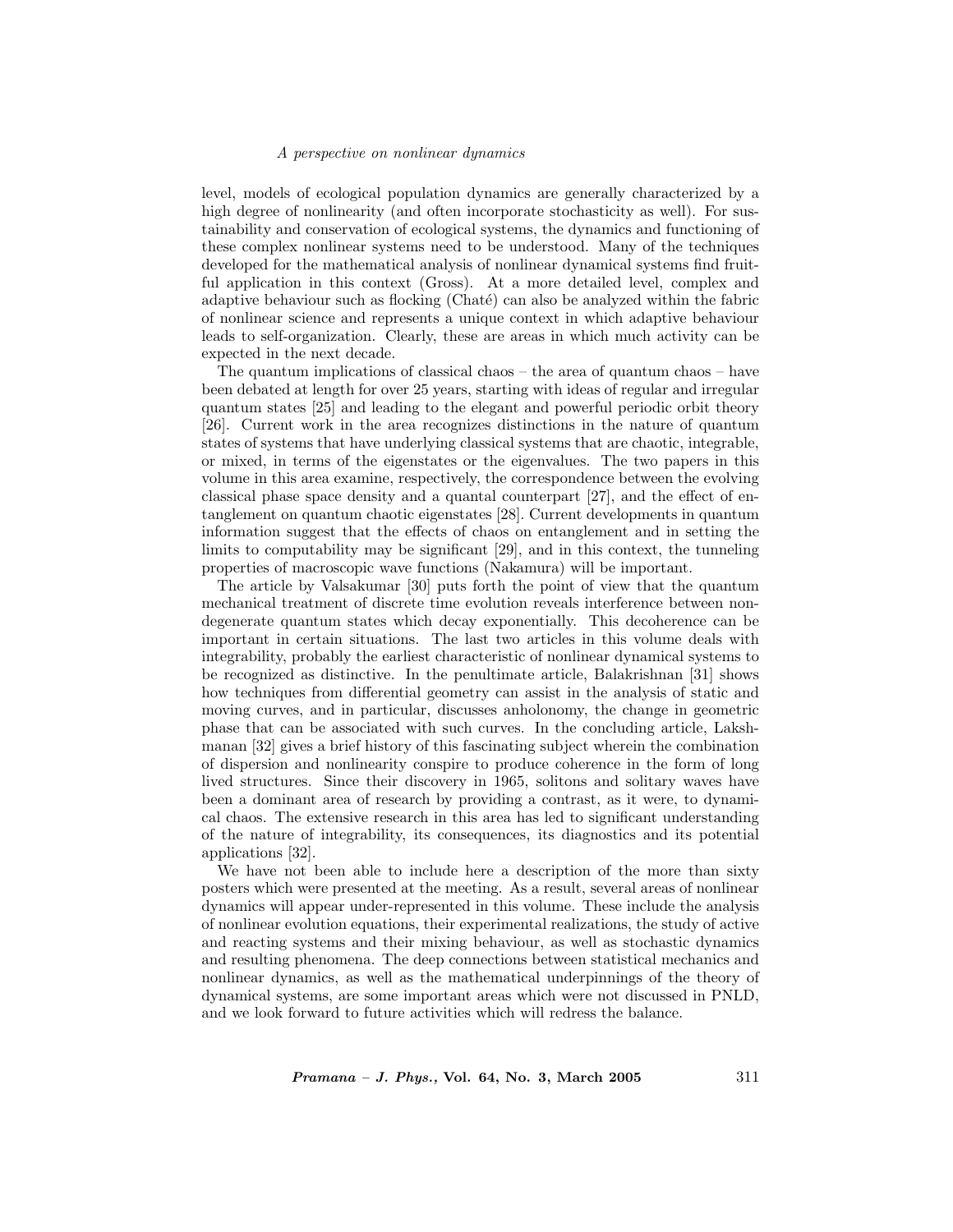# References

- [1] The statistics we collect is from PROLA and includes Physical Review A–E and Letters, and counts articles which have the words *chaos* or *nonlinearity* in the title or abstract; some of the other journals which focus on nonlinear science, but of which we have not included statistics are *Chaos*, *Int. J. Bifurcat. Chaos, Physica* D, Nonlinearity, J. Nonlinear Sci. Nonlinear Phenomena in Complex Systems. In addition, numerous articles that deal with chaos and nonlinearity appear in a variety of other journals
- [2] This conference was jointly organized by the Indian Institute of Technology, Madras, and the Institute of Mathematical Sciences
- [3] K R Sreenivasan and A Bershadskii, Logarithmic scaling in the near-dissipation range of turbulence,  $Pramana - J$ . Phys. **64**, 315 (2005)
- [4] N Vinod and R Govindarajan, Instabilities and transition in boundary layers, Pra $mana - J. Phys. 64, 323 (2005)$
- [5] M K Verma, Incompressible turbulence as non-local field theory, Pramana J. Phys. 64, 333 (2005)
- [6] G Ananthakrishna, On the dynamical mechanism of cross-over from chaotic to turbulent states,  $Pramana - J$ . Phys. **64**, 343 (2005)
- [6a] Names in parentheses indicate speaker at the conference whose presentations are not included in these proceedings. Full details of the conference are available at the website http://www.physics.iitm.ac.in/pnld/
- [7] K P N Murthy, R Harish and S V M Satyanarayana, Statistical methods in nonlinear dynamics,  $Pramana - J$ . Phys. **64**, 353 (2005)
- [8] C Chandré and T Uzer, Instantaneous frequencies of a chaotic system,  $Pramana J$ . Phys. 64, 371 (2005)
- [9] P Muruganandam and G Francisco, Local dimension and finite time prediction in coupled map lattices,  $Pramana - J$ . Phys. **64**, 381 (2005)
- [10] A Parvate and A D Gangal, Fractal differential equations and fractal-time dynamical systems,  $Pramana - J. Phys. 64, 389 (2005)$
- [11] R Jaganathan and S Sinha, q-Deformed nonlinear maps, Pramana J. Phys. 64, 411 (2005)
- [12] E Fermi, J R Pasta and S Ulam, Los Alamos Scientific Laboratory Report No. LA-1940, May 1955
- [13] T R Krishna Mohan and Surajit Sen, The quasi-equilibrium phase of nonlinear chains, *Pramana – J. Phys.* **64**, 423 (2005)
- [14] K Murali, S Sinha and W L Ditto, Construction of a reconfigurable dynamic logic cell, *Pramana – J. Phys.* **64**, 433 (2005)
- [15] S K Dana, S Chakraborty and G Ananthakrishna, Homoclinic bifurcation in Chua's circuit, *Pramana – J. Phys.* **64**, 443 (2005)
- [16] R E Amritkar and S Jalan, Synchronization of coupled chaotic dynamics on networks, *Pramana – J. Phys.* **64**, 455 (2005)
- [17] A Sen, R Dodla and G L Johnston, Collective dynamics of delay-coupled limit cycle oscillators, Pramana – J. Phys.  $64$ ,  $465$  (2005)
- [18] Y-C Lai, A Motter, T Nishikawa, K Park and L Zhao, Complex networks: Dynamics and security,  $Pramana - J$ . Phys. **64**, 483 (2005)
- [19] A N Pisarchick and R Jaimes-Reátegui, Intermittent lag synchronization in a driven system of coupled oscillators,  $Pramana - J$ . Phys. **64**, 503 (2005)